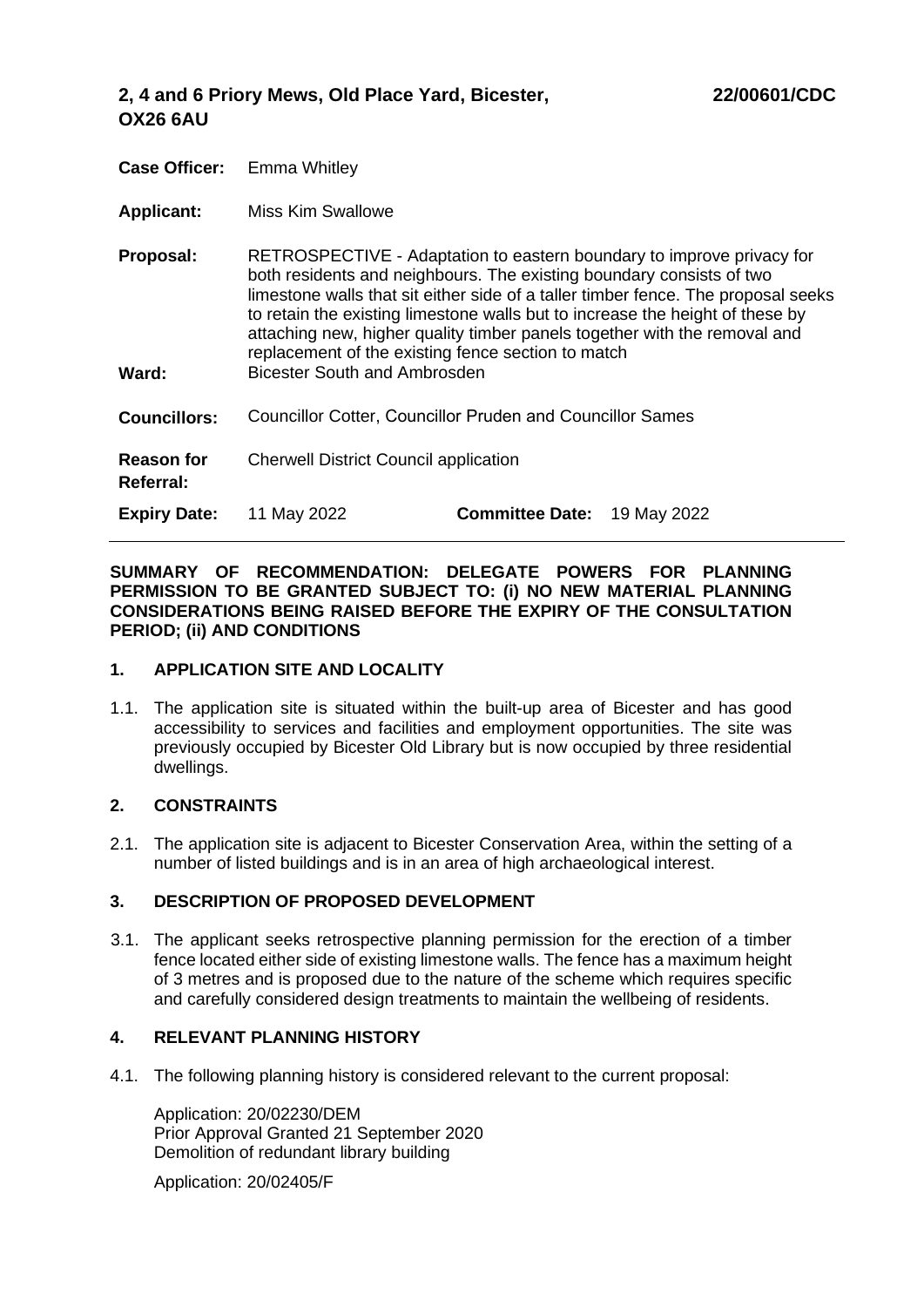Permitted 7 October 2021 Erection of terrace of 3no affordable housing units on site of dis-used library

# **5. PRE-APPLICATION DISCUSSIONS**

5.1. No pre-application discussions have taken place with regard to this proposal.

# **6. RESPONSE TO PUBLICITY**

- 6.1. This application has been publicised by way of a site notice displayed near the site, by advertisement in the local newspaper, and by letters sent to all properties immediately adjoining the application site that the Council has been able to identify from its records. The final date for comments was **24 May 2022**. At the point this report was written there was 1 objection, no submissions of support and no comments received.,
- 6.2. The comments raised by third parties are summarised as follows:
	- Fence could result in noise reverberations
	- Detrimental impact to appearance and access to light of Old Place Yard
	- Fixings will be detrimental to appearance of wall
	- Fence will further prevent integration with existing residents (as was initial intention of project) and resembles a secure unit
	- Overall project continues to cause significant distress and have a negative impact on the surrounding community
- 6.3. The comments received can be viewed in full on the Council's website, via the online Planning Register.

# **7. RESPONSE TO CONSULTATION**

7.1. Below is a summary of the consultation responses received at the time of writing this report. Responses are available to view in full on the Council's website, via the online Planning Register.

BICESTER TOWN COUNCIL – No objection to this planning application.

ARCHAEOLOGY (OCC) – No objections.

CONSERVATION (CDC) – Comments: Due to the nature and the location of the proposal it is considered that the works will not affect any designated heritage assets and therefore it is not considered necessary for us to provide detailed comments at this time.

# **8. RELEVANT PLANNING POLICY AND GUIDANCE**

- 8.1. Planning law requires that applications for planning permission must be determined in accordance with the development plan unless material considerations indicate otherwise.
- 8.2. The Cherwell Local Plan 2011-2031 Part 1 was formally adopted by Cherwell District Council on 20th July 2015 and provides the strategic planning policy framework for the District to 2031. The Local Plan 2011-2031 – Part 1 replaced a number of the 'saved' policies of the adopted Cherwell Local Plan 1996 though many of its policies are retained and remain part of the development plan. The relevant planning policies of Cherwell District's statutory Development Plan are set out below: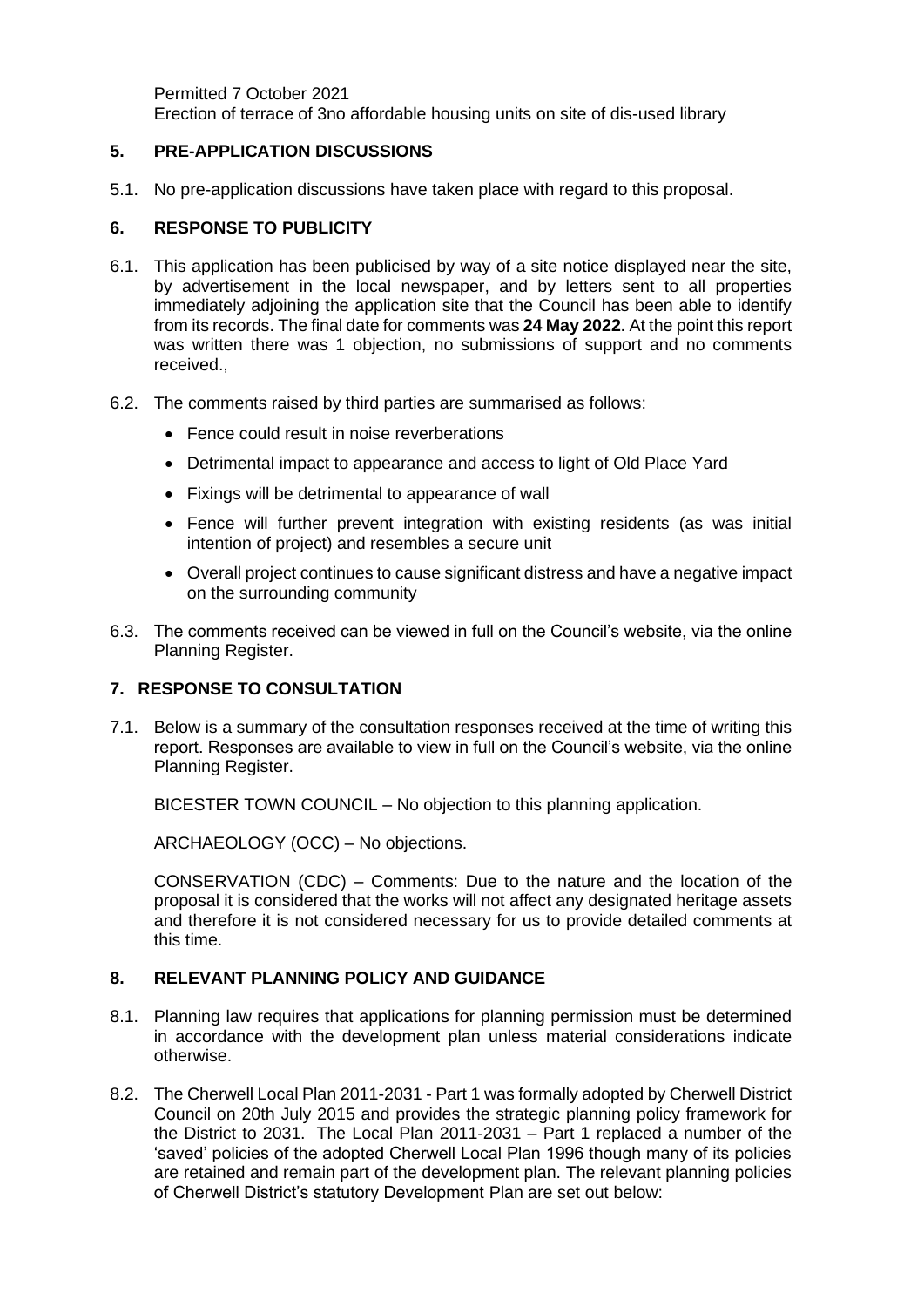# CHERWELL LOCAL PLAN 2011 - 2031 PART 1 (CLP 2015)

• ESD15 - The Character of the Built and Historic Environment

# CHERWELL LOCAL PLAN 1996 SAVED POLICIES (CLP 1996)

- C28 Layout, design and external appearance of new development
- C30: Design of new residential development

# 8.3. Other Material Planning Considerations

- National Planning Policy Framework (NPPF)
- Planning Practice Guidance (PPG)
- Cherwell Residential Design Guide (2018)
- CDC Home Extensions and Alterations Design Guide (2007)
- Bicester Conservation Area Appraisal 2011

# **9. APPRAISAL**

- 9.1. The key issues for consideration in this case are:
	- Design, and impact on the character of the area
	- Heritage impact
	- Residential amenity
	- Other matters

### Design, and impact on the character of the area

- 9.2. The fence runs along the rear boundary of the application site, which also forms the side boundary to No. 28 Old Place Yard. A large proportion of the fence is obscured from the public realm as it is predominantly screened by the other fencing. The additional height of the fence, compared with a standard fence, is therefore not apparent outside the site.
- 9.3. The neighbour's comments are noted with regards to the fixings to the limestone wall. However, these fixings are not visible in the public realm and as such, officers consider that this element does not result in detrimental harm to the character of the area.
- 9.4. It is considered that the proposal does not have a detrimental impact on the character and appearance of the area and therefore, it is considered that the proposal complies with Policy ESD 15 of the CLP 2015 and saved Policies C28 and C30 of the CLP 1996 and the relevant guidance in the NPPF.

#### Heritage impact

- 9.5. The site is located outside but adjacent to the Bicester Conservation Area and in the setting of a number of listed buildings including the Grade II listed dovecote immediately to the west of the site and Grade II listed dwellings in Church Lane to the north.
- 9.6. The proposed works are considered to have a neutral impact on the character and appearance of the Conservation Area given that the fence is sufficiently well screened and will not result in less than substantial harm to the significance of the nearby heritage assets (i.e. the adjacent listed buildings and conservation area) by reason of an impact on their settings as it will not be viewed in the same context of the listed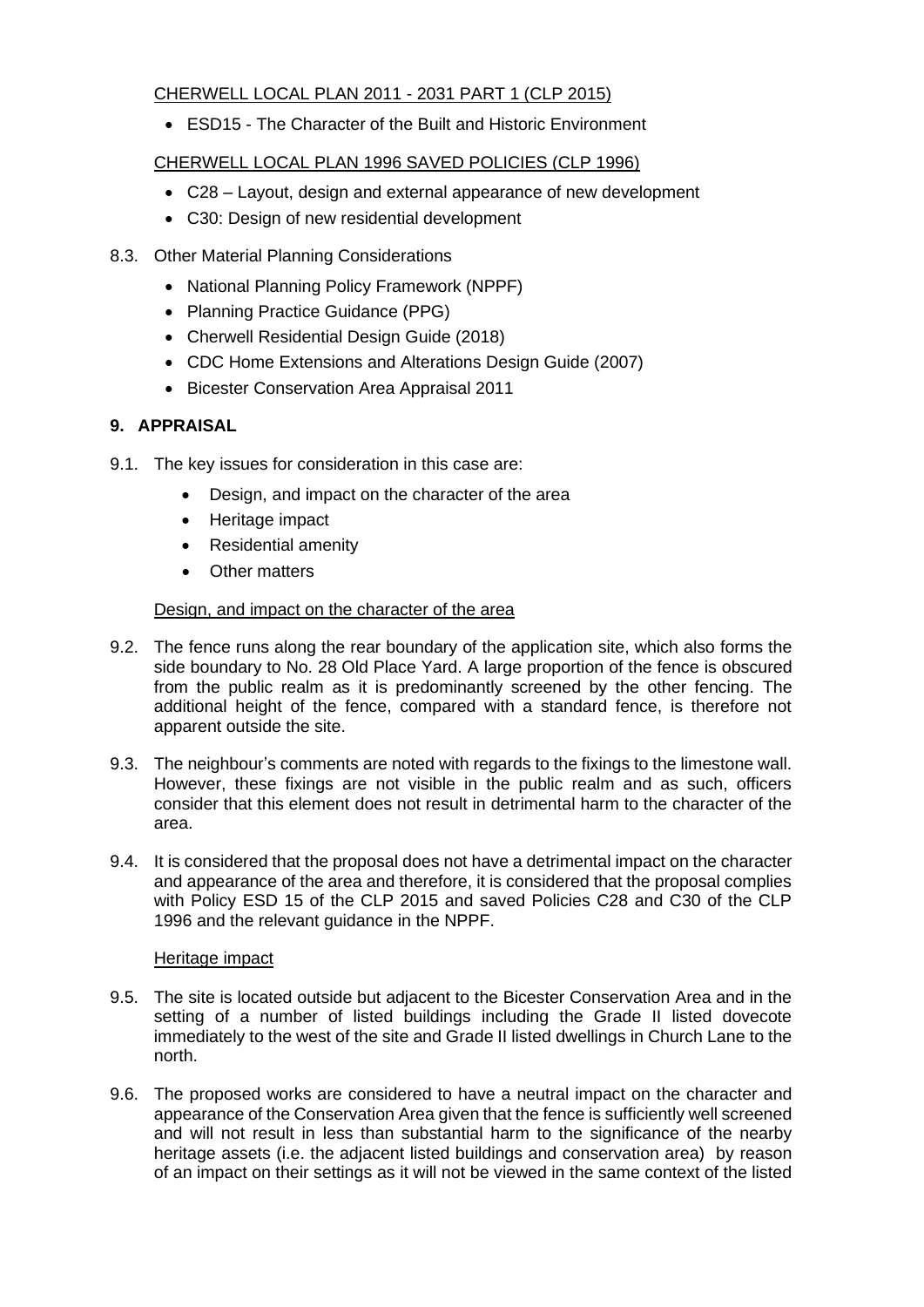buildings. Further, no objections were raised by the Council's Conservation Officer with regards to the proposed fence.

- 9.7. The site is located in an area of considerable archaeological interest, as it was formerly occupied by the medieval Bicester Priory. However, as the development had limited below ground impacts, the County Archaeologist raised no comments or concerns.
- 9.8. In respect of its impact on the historic environment, the proposal is therefore to comply with Policy ESD15 of the CLP 2015 and saved Policies C28 and C30 of the CLP 1996 and the relevant guidance in the NPPF.

### Residential amenity

- 9.9. The only neighbouring residents directly affected by the fence are the occupiers of 28 Old Place Yard with the fence forming one of their side boundaries. As these neighbours are on higher ground, approximately 0.7 metres, than the application properties, the impact of the fence is of little difference to a standard 2 metre high fence.
- 9.10. The additional privacy and security afforded by the fence offsets any harm to the occupiers of the application properties of the 3 metre high fencing at the end of their gardens.
- 9.11. Officers note a comment from a neighbour with regards to the fence resulting in some noise reverberations. The Council's Environmental Health Officer advised that this was not the case and that the fence would reduce noise breakout from the application site, which is of benefit to the immediate neighbouring residents.
- 9.12. The proposal is therefore considered to comply with saved Policy C30 of the CLP 1996, Policy ESD15 of the CLP 2015 and guidance contained within the NPPF in respect of it impact on residential amenity.

# **Other matters**

- 9.13. Whilst it has been suggested that the fence has a negative impact on the residents' integration into the community, the same would be true of any boundary fence that was above head height.
- 9.14. Officers note neighbour concerns with regards to the wider project of Priory Mews, however officers can only assess the impact of this proposal.

# **10. PLANNING BALANCE AND CONCLUSION**

10.1. The proposal complies with the relevant Development Plan policies and guidance listed at section 8 of this report, and so is considered to be sustainable development. In accordance with Paragraph 11 of the NPPF, permission should therefore be granted.